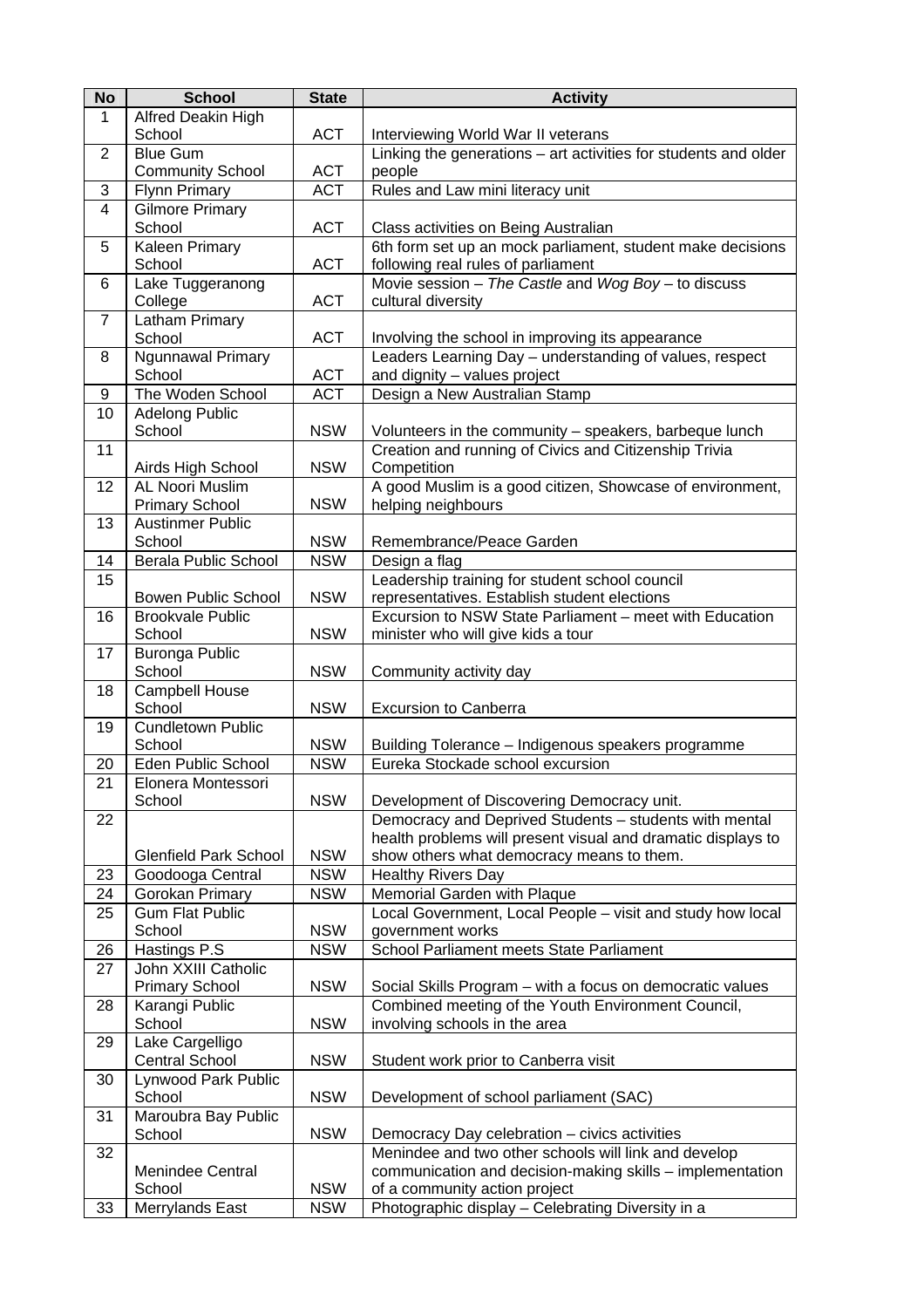|    | Public School                |            | Democracy. Students from refugee backgrounds                 |
|----|------------------------------|------------|--------------------------------------------------------------|
| 34 | Nimmitabel Public            |            |                                                              |
|    | School                       | <b>NSW</b> | Democracy in the 21st century                                |
| 35 | Northlakes High              |            |                                                              |
|    | School                       | <b>NSW</b> | Democracy Mural                                              |
| 36 | Orange Grove                 |            |                                                              |
|    | <b>Primary School</b>        | <b>NSW</b> | Visit local nursing home                                     |
| 37 | Our Lady of the              |            |                                                              |
|    | Rosary Catholic              |            |                                                              |
|    | School Waitara               | <b>NSW</b> | Ensuring car park safety - Year 6 signage in car parks       |
| 38 | <b>Oxley Park Public</b>     |            |                                                              |
|    | School                       | <b>NSW</b> | Australians Let Us Rejoice wall mural                        |
| 39 | Parramatta Marist            |            | Working Towards Leadership community service and             |
|    | High                         | <b>NSW</b> | production of a calendar                                     |
| 40 | <b>Perthville Public</b>     |            |                                                              |
|    | School                       | <b>NSW</b> | Create paintings to be presented to the community            |
| 41 | Pottsville Beach             |            |                                                              |
|    | <b>Public School</b>         | <b>NSW</b> | Remembrance Garden Plaque unveiling                          |
| 42 | Revesby South                |            | Various activities: forum of community members, debating,    |
|    | Public School                | <b>NSW</b> | research, story telling                                      |
| 43 | Saint Joseph's               |            |                                                              |
|    | <b>Primary School</b>        | <b>NSW</b> | Visit senior citizens                                        |
| 44 |                              |            | Lessons from the Past: Australian Values Today and           |
|    |                              |            | Yesterday - senior students visit residents of local nursing |
|    | Sawtell Public School        | <b>NSW</b> | home                                                         |
| 45 | Seaforth Primary             |            | Student research on aspects of democracy and presentation    |
|    | School                       | <b>NSW</b> | to parents                                                   |
| 46 | St Columban's                |            |                                                              |
|    | <b>Primary School</b>        | <b>NSW</b> | Democracy in Action - multicultural day and activities       |
| 47 | St Francis Xavier            |            |                                                              |
|    | Catholic School              | <b>NSW</b> | Visit ex-servicemen's homes to discuss how life was then     |
| 48 |                              |            | Subsidy to Canberra for two small country schools St         |
|    | St Joseph's                  | <b>NSW</b> | Joseph's Manildra and St Joseph's Molong                     |
| 49 | St Joseph's Catholic         |            | Parliamentary Club - launch new campaign to promote          |
|    | High School                  | <b>NSW</b> | project to other schools                                     |
| 50 | St Joseph's Primary          |            |                                                              |
|    | School                       | <b>NSW</b> | Visit to Parliament and the Electoral Education Centre       |
| 51 |                              |            | Political Parties in our School - local issues, policy       |
|    | St Mary's Catholic           |            | development, class parliament debating, speaker              |
|    | <b>Primary School</b>        | <b>NSW</b> | programme                                                    |
| 52 | St Michael's                 | <b>NSW</b> | Leadership day, parental involvement and guest speaker       |
| 53 | <b>St Therese Catholic</b>   |            |                                                              |
|    | <b>Primary School</b>        | <b>NSW</b> | <b>Class Parliament</b>                                      |
| 54 | Tallimba Public              |            |                                                              |
|    | School                       | <b>NSW</b> | DVD - Democracy. What is it?                                 |
| 55 | <b>Taree West Public</b>     |            |                                                              |
|    | School                       | <b>NSW</b> | Create a Memorial - remembrance garden                       |
| 56 | The Assumption               |            |                                                              |
|    | School                       | <b>NSW</b> | <b>Excursion to Parliament House</b>                         |
| 57 | <b>Trinity Anglican</b>      |            |                                                              |
|    | College                      | <b>NSW</b> | Speak up speech competitions for Grades 5-Year 10            |
| 58 | Wahroonga Public             |            | Purchase resources on Australian migrants and have author    |
|    | School                       | <b>NSW</b> | come and speak                                               |
| 59 | <b>Wanaaring Public</b>      |            | Cluster with Louth PS and Byrock PS excursion - three        |
|    | School                       | <b>NSW</b> | schools to visit to local government                         |
| 60 |                              |            | Camdenville, Dulwich, Ferncourt, Marrackville, Marrackville  |
|    |                              |            | West, Petersham, Tempe, Wilkins public schools. Eight        |
|    | <b>Wilkins Public School</b> | <b>NSW</b> | schools - a kid's council                                    |
| 61 | <b>Whitton Public</b>        |            |                                                              |
|    | School                       | <b>NSW</b> | Recognition of the contribution of volunteers                |
| 62 | Wollombi Public              | <b>NSW</b> | Young Civic Action for Saving Our School - visit local       |
|    |                              |            |                                                              |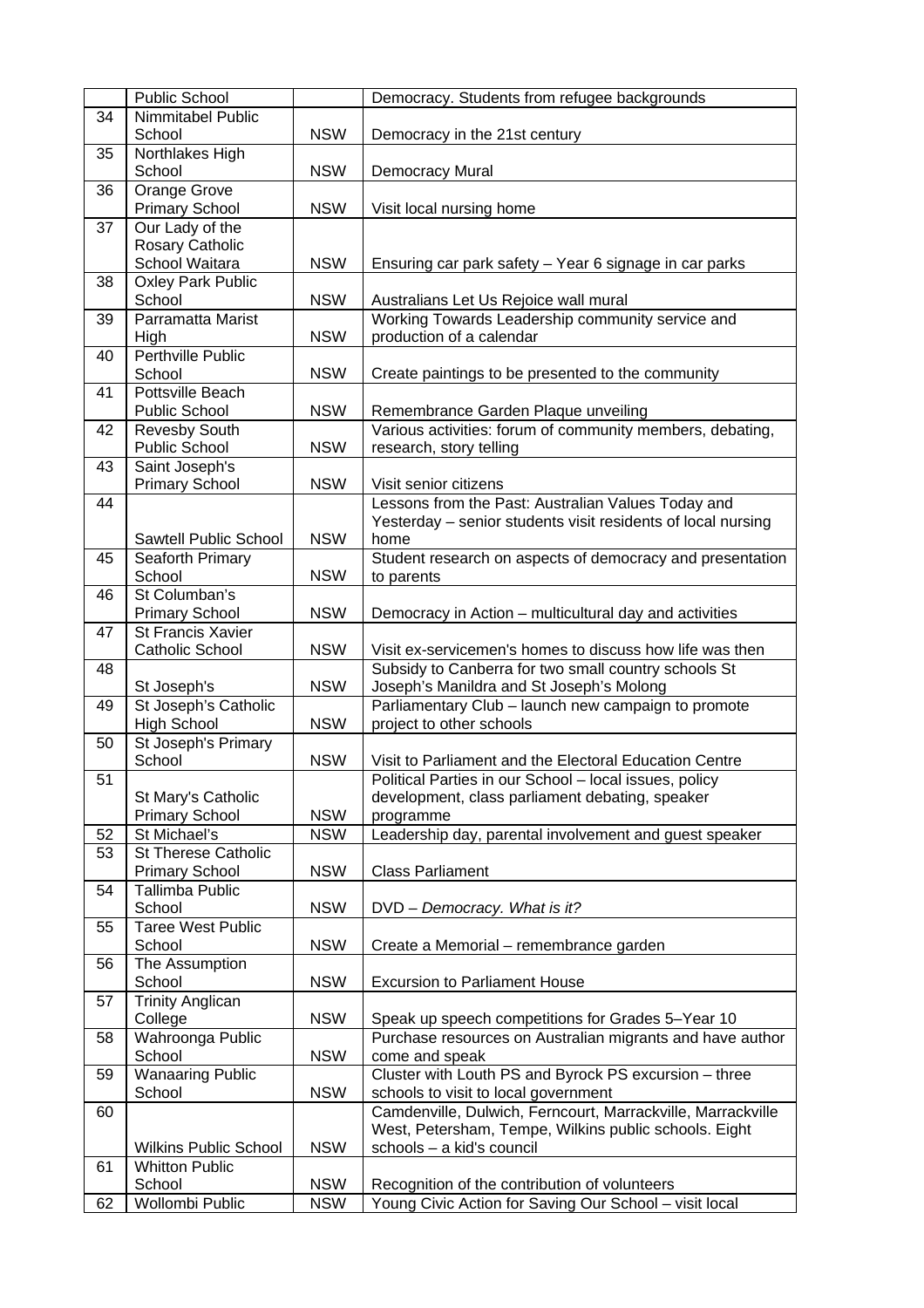|          | School                                  |                  | member to discuss falling numbers at Wollombi PS               |
|----------|-----------------------------------------|------------------|----------------------------------------------------------------|
| 63       | Yarrawarrah Public                      |                  | Yarrawarrah Environmental Summit - no detail on cluster or     |
|          | School                                  | <b>NSW</b>       | programme                                                      |
| 64       |                                         |                  | Cluster with Yass, Berinba, Rye Park, Binalong, Wee jasper,    |
|          |                                         |                  | Dalton, Jugiong, Bowning, Gunning, Ywass High Schools. A       |
|          |                                         |                  | Celebration of Democracy Through the Arts in the town of       |
|          | Yass High School                        | <b>NSW</b>       | Yass                                                           |
| 65       | Alawa Primary                           |                  |                                                                |
|          | School<br><b>Katherine South</b>        | <b>NT</b>        | <b>CDW</b> activities                                          |
| 66       |                                         |                  | Three guest speaker to talk about what it means to be a        |
|          | Primary<br><b>Arundel State School</b>  | <b>NT</b><br>QLD | good Australian<br>The Great Debate                            |
| 67<br>68 | <b>Clermont State</b>                   |                  | Cluster with Kilcummin State School and Mistake Creek          |
|          | School                                  | QLD              | State School. Democracy Day Bush Poets Breakfast               |
| 69       | <b>Earnshaw State</b>                   |                  |                                                                |
|          | College                                 | QLD              | Student forum on rubbish and sun safety                        |
| 70       | Frenchville State                       |                  | Reef guardian fact finding mission - environmental             |
|          | School                                  | QLD              | sustainability                                                 |
| 71       | <b>Glass House Country</b>              |                  | Glasshouse Country - local council members come to the         |
|          | <b>Christian College</b>                | QLD              | school to discuss plans for the local area                     |
| 72       | Goondiwindi State                       |                  | Gallipoli at Goondiwindi - students research and               |
|          | <b>High School</b>                      | <b>QLD</b>       | commemorate the soldiers who fought in World War I             |
| 73       | Hambledon State                         |                  |                                                                |
|          | School                                  | <b>QLD</b>       | Democracy in Action - art exhibition                           |
| 74       | Hampden State                           |                  |                                                                |
|          | School                                  | <b>QLD</b>       | School Community History and presentation                      |
| 75       | Inglewood State                         |                  | Democracy in Action - visit to Parliament House and Old        |
|          | School                                  | QLD              | <b>Parliament House</b>                                        |
| 76       | <b>Kingston State</b>                   |                  | Celebrating diversity through song, dance, drama, food,        |
|          | School                                  | <b>QLD</b>       | costumes etc.                                                  |
| 77<br>78 | Lindum State School<br>Moreton Bay Boys | QLD              | Children choosing resources - Democracy In Action              |
|          | College                                 | QLD              | Active Citizenship in Lota Creek Catchment                     |
| 79       |                                         |                  | Cluster with Ambrose State School and Yarwun State             |
|          | Mt Larcom State                         |                  | School. Primary to secondary transition day activities -       |
|          | School                                  | QLD              | leadership for Year 10 students                                |
| 80       | Noosaville State                        |                  |                                                                |
|          | School                                  | QLD              | Attend a local council meeting                                 |
| 81       | Oakey State High                        |                  |                                                                |
|          | School                                  | QLD              | Citizenship Blue Awards - CCE/CDW                              |
| 82       | Our Lady Help of                        |                  | Invite local councillor, State and federal member to talk to   |
|          | <b>Christians School</b>                | QLD              | students                                                       |
| 83       | Pomona State                            |                  | Cluster with Cooroora SC. Democracy - Past and Present -       |
|          | School<br><b>Somerset Hills State</b>   | QLD              | digging up time capsule                                        |
| 84       | School                                  | QLD              | Open Day - A Fair Multicultural Fare                           |
| 85       | St Joseph's Catholic                    |                  |                                                                |
|          | Primary                                 | QLD              | Class parliament                                               |
| 86       | Tambourine                              |                  |                                                                |
|          | <b>Mountain State</b>                   |                  |                                                                |
|          | School                                  | QLD              | What Do Your Footprints Look Like?                             |
| 87       | <b>Tannum Sands State</b>               |                  |                                                                |
|          | <b>High School</b>                      | QLD              | Students visit a local government general meeting              |
| 88       | <b>Trinity Beach State</b>              |                  |                                                                |
|          | School                                  | <b>QLD</b>       | Flag pole celebration                                          |
| 89       | <b>Upper Mt Gravatt</b>                 |                  |                                                                |
|          | <b>State School</b>                     | QLD              | Council gone to the dogs (short film) – adapt for a short play |
| 90       | Woodridge North                         |                  | Community forums to identify what makes a good citizen         |
|          | State School                            | QLD              | and to feed into school values                                 |
| 91       | Woongoolba State                        |                  |                                                                |
|          | School                                  | QLD              | Excursion to Parliament House in Brisbane                      |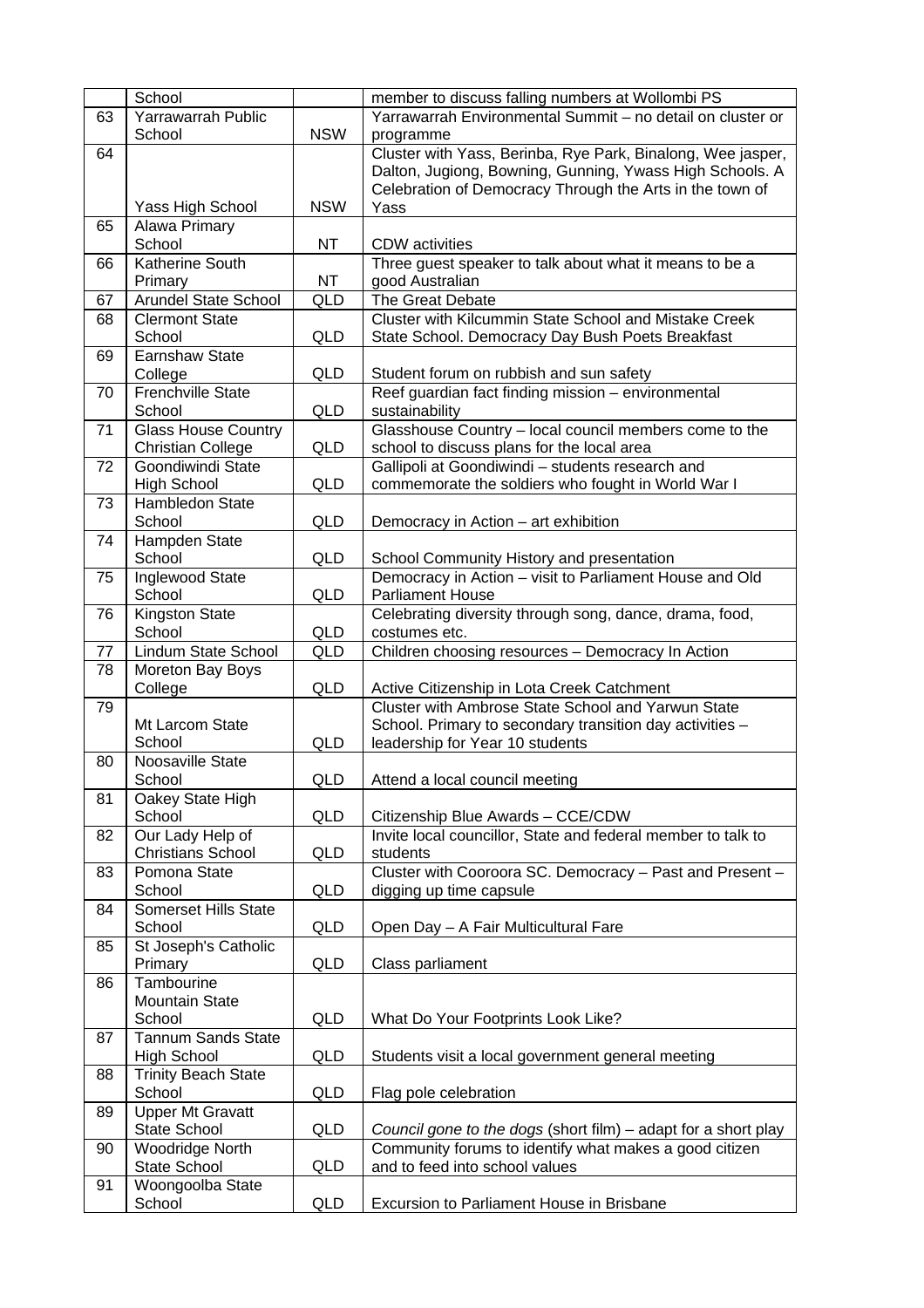| 92  | <b>Wowan State School</b>                     | QLD                          | Who Rules? - student parliament                                                                   |
|-----|-----------------------------------------------|------------------------------|---------------------------------------------------------------------------------------------------|
| 93  | Yaraka State School                           | QLD                          | Research gravesites and resurrect new signage                                                     |
| 94  | <b>Brompton Primary</b>                       |                              |                                                                                                   |
|     | School                                        | <b>SA</b>                    | <b>Celebrating Democracy</b>                                                                      |
| 95  | Calvary Lutheran                              |                              | Tjilbruke Trail excursion to gain an understanding of Kaurna                                      |
|     | <b>Primary School</b>                         | <b>SA</b>                    | geography and culture                                                                             |
| 96  | Cardinia Catholic                             |                              | School gather together listen to speakers and the have                                            |
|     | School                                        | <b>SA</b>                    | lunch                                                                                             |
| 97  | <b>Christies Beach High</b>                   |                              | mentors from the community come into the school to work                                           |
|     | School                                        | <b>SA</b>                    | on tolerance, respect & understanding                                                             |
| 98  | Clapham Primary                               |                              | Student Community Consultation - Resetting our Values                                             |
|     | School                                        | <b>SA</b>                    | Towards 2010                                                                                      |
| 99  | <b>Colonel Light</b>                          |                              | Development of public garden to display kids' work on                                             |
|     | Gardens                                       | <b>SA</b>                    | democratic values                                                                                 |
| 100 | Echunga Primary                               |                              |                                                                                                   |
|     | School                                        | <b>SA</b>                    | Visit to Parliament House and student forum                                                       |
| 101 | Edwardstown                                   |                              | Water saving tutorial developed and presented by senior                                           |
|     | <b>Primary School</b>                         | <b>SA</b>                    | students                                                                                          |
| 102 | <b>Fulham Gardens</b>                         |                              | Produce DVD of life stories of senior citizens and have a                                         |
|     | <b>Primary School</b>                         | SA                           | celebration day where DVD is shown                                                                |
| 103 |                                               | <b>SA</b>                    | Students will arrange a citizen ceremony for staff who wish<br>to become citizens                 |
| 104 | Gawler High School<br><b>Geranium Primary</b> |                              |                                                                                                   |
|     | School                                        | <b>SA</b>                    | Children Caring in the Community                                                                  |
| 105 | <b>Grant High School</b>                      | <b>SA</b>                    | <b>Multicultural Day</b>                                                                          |
| 106 | Hackham West                                  |                              |                                                                                                   |
|     | Schools                                       | <b>SA</b>                    | Active Voices - community newsletter                                                              |
| 107 | <b>Heathfield Primary</b>                     |                              |                                                                                                   |
|     | School                                        | <b>SA</b>                    | Visit Animal Welfare League, create poster and pamphlets                                          |
| 108 | Henley High School                            | $\overline{\text{SA}}$       | Develop CCE resources and website                                                                 |
| 109 | Kildare College                               | <b>SA</b>                    | Your Vote Counts                                                                                  |
| 110 | Lefevre Peninsula                             |                              |                                                                                                   |
|     | <b>Primary School</b>                         | <b>SA</b>                    | Morning tea class visit                                                                           |
| 111 | Lockley's North                               |                              |                                                                                                   |
|     | <b>Primary School</b>                         | <b>SA</b>                    | Refugee Awareness Week + African guests                                                           |
| 112 | <b>Magill Junior Primary</b>                  |                              |                                                                                                   |
|     | School                                        | <b>SA</b>                    | Students to create poster for new school behaviour code                                           |
| 113 | Nangwarry Primary                             |                              | Our Council, Our Community - students visit local                                                 |
|     | School                                        | <b>SA</b>                    | government                                                                                        |
| 114 | Port Elliot Primary                           |                              |                                                                                                   |
|     | School                                        | SA<br>$\overline{\text{SA}}$ | Year 7 camp to Canberra, speakers<br>School elections for student parliament                      |
| 115 | Prescott College                              |                              |                                                                                                   |
| 116 | <b>Prescott Primary</b><br>Southern           | <b>SA</b>                    | The law, our rights and responsibilities                                                          |
| 117 | Saint Joseph's                                |                              | Celebrating Women - then and now - looking at changing                                            |
|     | <b>Primary School</b>                         | <b>SA</b>                    | roles of women                                                                                    |
| 118 | Seaford 6 -12 school                          | $\overline{\text{SA}}$       | <b>Community Connections Celebration</b>                                                          |
| 119 | St Catherine's                                |                              |                                                                                                   |
|     | Catholic Parish                               |                              | Review, renew and Celebrate student forum and guest                                               |
|     | School                                        | <b>SA</b>                    | speaker.                                                                                          |
| 120 | St Francis de Sales                           |                              |                                                                                                   |
|     | College                                       | <b>SA</b>                    | Development of civics and citizenship curriculum                                                  |
| 121 |                                               |                              | Building positive relationships in a safe environment -                                           |
|     | St Francis School                             | SA                           | community/parent forum                                                                            |
| 122 | St Joseph's School                            | SA                           | Rules and laws project for Years 3-7                                                              |
| 123 |                                               |                              | School excursion to Mitcham City Council and Mayor's                                              |
|     | St Joseph's School                            | <b>SA</b>                    | Chambers                                                                                          |
| 124 | St. Joseph's School<br>Payneham               | SA                           |                                                                                                   |
| 125 | Tarpeena Primary                              |                              | Various activities, speakers, morning tea<br>Showcase of democracy and values education - student |
|     | School                                        | SA                           | reports to community, Tarpeena heritage projects                                                  |
|     |                                               |                              |                                                                                                   |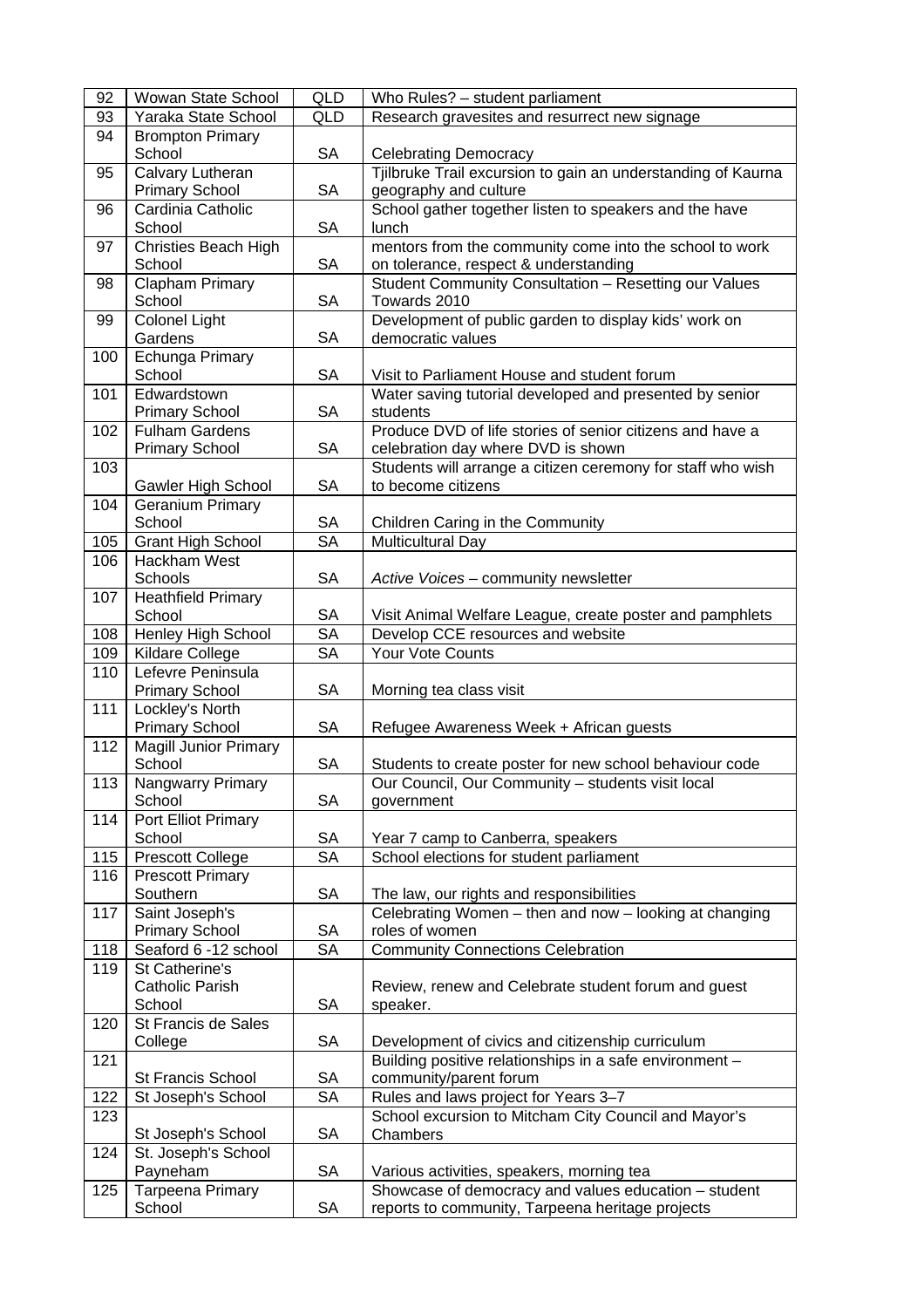| 126 | <b>Tennyson Woods</b>                                  |                              |                                                                                                                            |
|-----|--------------------------------------------------------|------------------------------|----------------------------------------------------------------------------------------------------------------------------|
|     | College                                                | SA<br>$\overline{\text{SA}}$ | Concept Unit of Democracy                                                                                                  |
| 127 | <b>Unity College</b>                                   |                              | Year 11 trip to War Memorial at Canberra                                                                                   |
| 128 | Warooka Primary<br>School                              | SA                           | Student driven video, afternoon tea, mock forums                                                                           |
| 129 |                                                        |                              | African cultural workshops - cultural understanding and                                                                    |
|     | Warriappendi School                                    | <b>SA</b>                    | harmony                                                                                                                    |
| 130 | Yankalilla Area                                        |                              |                                                                                                                            |
|     | School                                                 | <b>SA</b>                    | The Tiers of Governance - excursions                                                                                       |
| 131 |                                                        |                              | Student teams cluster: Evandale PS, Hagley Farm PS,                                                                        |
|     | <b>Bracknell Primary</b>                               |                              | Longford PS, Perth PS, Cressy District HS, Campbell Town<br>District HS. However, this is a one school project - A Vote to |
|     | School                                                 | <b>TAS</b>                   | Inspire Bracknell                                                                                                          |
| 132 | <b>Claremont College</b>                               | <b>TAS</b>                   | Registering to vote and forum for community with a panel of<br>invited local government members                            |
| 133 |                                                        |                              | World at the Crossroads - examining the effectiveness of                                                                   |
|     | Elizabeth College                                      | <b>TAS</b>                   | the work of United Nations                                                                                                 |
| 134 | <b>Illawarra Primary</b><br>School                     | <b>TAS</b>                   | Mock Council Session, speakers                                                                                             |
| 135 | New Town Primary                                       |                              |                                                                                                                            |
|     | School                                                 | <b>TAS</b>                   | School elections for student parliament                                                                                    |
| 136 | Rokeby Primary                                         |                              | Visit parliament community meetings, make DVD of                                                                           |
|     | School                                                 | <b>TAS</b>                   | experience                                                                                                                 |
| 137 |                                                        |                              | Cluster project involving nine schools: Geilson Bay High                                                                   |
|     |                                                        |                              | School, Rose Bay HS, Cambridge PS, North Lindisfarne PS,<br>Lindisfarne PS, Montagu Bay PS, Richmond PS, Risdon            |
|     |                                                        |                              | Vale PS, Warrane PS School - leadership and student                                                                        |
|     | Rose Bay High                                          |                              | parliament training for a new school cluster. Meehan Range                                                                 |
|     | School                                                 | <b>TAS</b>                   | Student Leadership Forum                                                                                                   |
| 138 | Rosetta High School                                    | <b>TAS</b>                   | Make it Real project                                                                                                       |
| 139 | Walmea Heights                                         |                              |                                                                                                                            |
|     | <b>Primary School</b>                                  | <b>TAS</b>                   | How to be active citizens $-$ activities                                                                                   |
| 140 | <b>Ararat West Primary</b>                             |                              |                                                                                                                            |
| 141 | School<br>Ardmona Primary                              | <b>VIC</b>                   | Thinking curriculum unit Our System of Government                                                                          |
|     | School                                                 | <b>VIC</b>                   | Excursion to Melbourne - including civic sites                                                                             |
| 142 |                                                        |                              | Cluster application - Pentland PS, Myrniong PS, Balliang                                                                   |
|     |                                                        |                              | East Primary, Bacchus Marsh PS, Darley PS, Coimadai PS,                                                                    |
|     | <b>Bacchus Marsh</b>                                   |                              | Bacchus Marsh College. Celebrating Free Speech - open                                                                      |
|     | College                                                | <b>VIC</b>                   | debate                                                                                                                     |
| 143 | <b>Bairnsdale Christian</b><br><b>Community School</b> | <b>VIC</b>                   | Visit Parliament House in Melbourne as part of Democracy<br>Week                                                           |
| 144 | <b>Ballarat Grammar</b>                                |                              | Benefit Concert - a community event to celebrate                                                                           |
|     | School                                                 | <b>VIC</b>                   | democracy in East Timor                                                                                                    |
| 145 | <b>Ballarat Grammar</b><br>School                      | <b>VIC</b>                   | Kidzpositive beadwork - community service in Cape Town                                                                     |
| 146 | Bayside College,                                       |                              |                                                                                                                            |
|     | Williamstown                                           |                              |                                                                                                                            |
|     | Campus                                                 | <b>VIC</b>                   | Variety of workshops including food, dance, music, art.                                                                    |
| 147 | <b>Beaconhills College</b>                             | $\overline{\text{VIC}}$      | Student leadership programme with excursions                                                                               |
| 148 | Berengarra School                                      | <b>VIC</b>                   | Workshops and Koori musicians                                                                                              |
| 149 | <b>Bethany Primary</b><br>School                       | <b>VIC</b>                   | Intranet report and school community newsletter                                                                            |
| 150 | <b>Brighton Secondary</b>                              |                              | Cluster including Brighton Primary School and Brighton                                                                     |
|     | College                                                | <b>VIC</b>                   | Beach Primary School. Young Leaders Forum                                                                                  |
| 151 | Camp Hill Primary                                      |                              | Clean up of Roseline Park and education of community                                                                       |
|     | School                                                 | <b>VIC</b>                   | about impact on area                                                                                                       |
| 152 | <b>Carlisle River Primary</b><br>School                | <b>VIC</b>                   | Our Local Government - visit local shire offices                                                                           |
| 153 | Carrum Downs                                           |                              |                                                                                                                            |
|     | <b>Primary School</b>                                  | <b>VIC</b>                   | Visit local city council and electoral education offices                                                                   |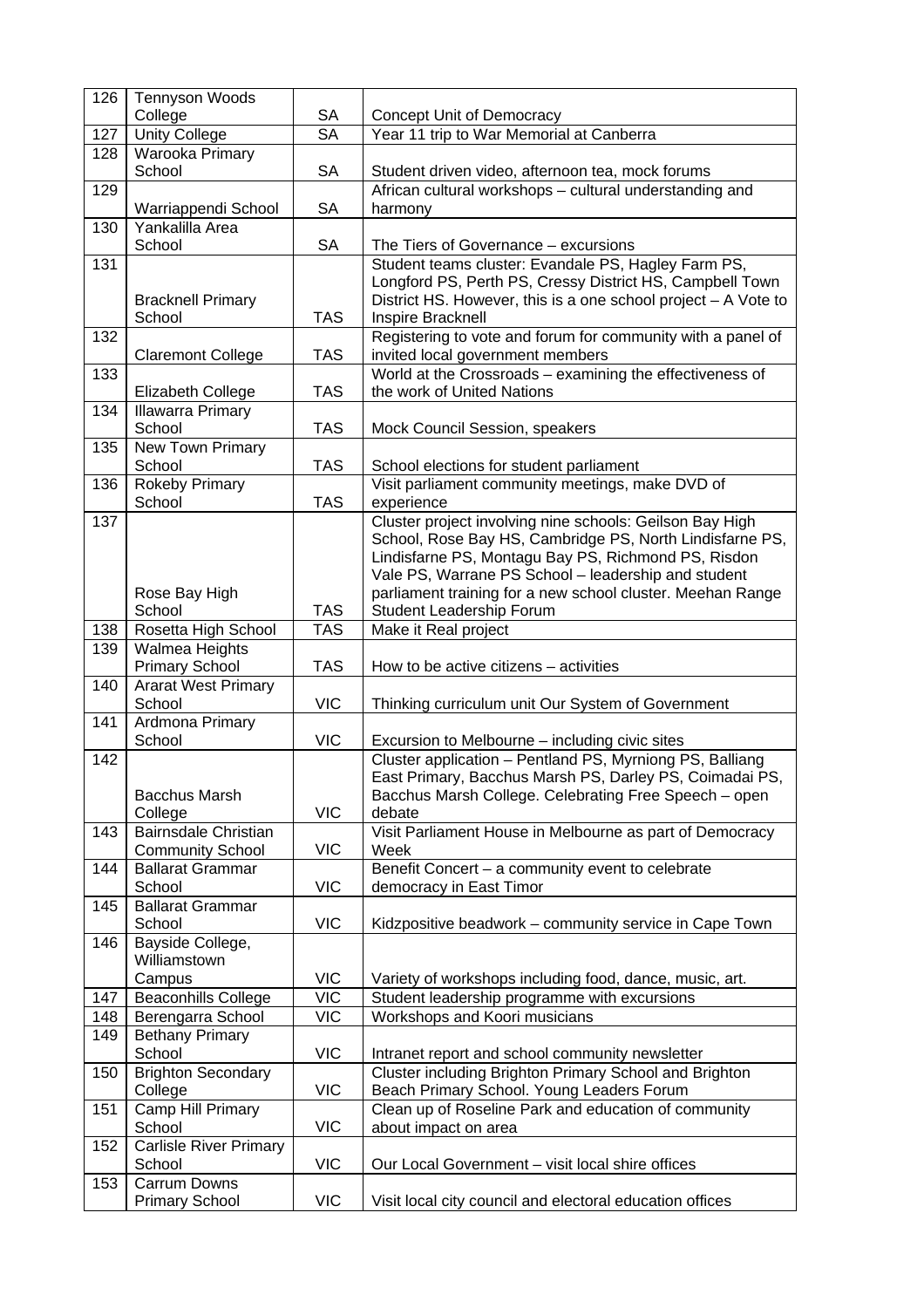| 154 | <b>Cathedral College</b>               | <b>VIC</b>       | United Nations in the classroom                                 |
|-----|----------------------------------------|------------------|-----------------------------------------------------------------|
| 155 | <b>Chandler Secondary</b>              |                  |                                                                 |
|     | College                                | <b>VIC</b>       | Various activities - student elections                          |
| 156 | Cheltenham Primary                     |                  |                                                                 |
|     | School                                 | <b>VIC</b>       | The Students' Voice - a film about democracy                    |
| 157 | Cockatoo Montessori                    |                  |                                                                 |
|     | School                                 | <b>VIC</b>       | Art - Traditional Ideas and Images from Other Cultures          |
| 158 |                                        |                  | Understanding of what makes an Australian citizen through       |
|     | Collingwood English                    |                  | Photographs of Community - a project for new non-English        |
|     | Language School                        | <b>VIC</b>       | speaking students                                               |
| 159 | Concongella Primary                    |                  |                                                                 |
|     | School                                 | <b>VIC</b>       | <b>CDW</b> activities                                           |
| 160 | Corio South Primary                    |                  |                                                                 |
|     | School                                 | <b>VIC</b>       | Corio primary school explores and celebrates its values         |
| 161 | Derrimut Heath                         |                  |                                                                 |
|     | <b>Primary School</b>                  | <b>VIC</b>       | Sash making, writing/drawing on civic theme                     |
| 162 | Dinjerra PS                            | $\overline{V}$   | <b>Celebrate Our Cultures</b>                                   |
| 163 |                                        |                  | Cluster of seven schools - includes Chalcot Lodge PS,           |
|     |                                        |                  | Doveton Heights PS, Doveton North PS, Doveton SC,               |
|     |                                        |                  | Eumemmerring PS, Eumemmerring SC, James Cook PS.                |
|     | Doveton North                          |                  | Connecting with Our Community - creation of a video of a        |
|     | <b>Primary School</b>                  | <b>VIC</b>       | student/parent forum                                            |
| 164 | Eastwood Primary                       |                  |                                                                 |
|     | School                                 | <b>VIC</b>       | Visit senior citizens and morning tea                           |
| 165 | <b>Echuca South</b>                    |                  |                                                                 |
|     | <b>Primary School</b>                  | <b>VIC</b>       | Reflective pavers made by Year 6                                |
| 166 | <b>Echuca Specialist</b>               |                  |                                                                 |
|     | School                                 | <b>VIC</b>       | Tabloid sports and lunch with elderly citizens                  |
| 167 | <b>Elwood College</b>                  | <b>VIC</b>       | History Wars - civic education                                  |
| 168 | Forest Hill College                    | <b>VIC</b>       | Various activities, student elections                           |
|     |                                        |                  |                                                                 |
| 169 | <b>Forest Street Primary</b><br>School | <b>VIC</b>       |                                                                 |
|     |                                        |                  | Various activities, luncheon                                    |
| 170 | <b>Girton Grammar</b><br>School        | <b>VIC</b>       |                                                                 |
|     | <b>Glen Park Primary</b>               |                  | Historical and contemporary voting processes in Bendigo         |
| 171 | School                                 |                  |                                                                 |
|     |                                        | <b>VIC</b>       | Canberra trip                                                   |
| 172 |                                        |                  | Individuals and democracy. All students to investigate what     |
|     | Glenvale School                        | <b>VIC</b>       | democracy means for a library display                           |
| 173 | Goonawarra Primary                     |                  |                                                                 |
|     | School                                 | <b>VIC</b>       | Produce display of children's work                              |
| 174 | <b>Hamilton North</b>                  |                  | Cluster project included George Street PS and Cavendish         |
|     | <b>Primary School</b>                  | <b>VIC</b>       | PS. Local History - visits to Ararat                            |
| 175 | Healesville High                       |                  | Voting systems, house captain elections, Victoria Parliament    |
|     | School                                 | <b>VIC</b>       | House                                                           |
| 176 | <b>Holy Cross Catholic</b>             |                  | Integrated inquiry unit on civics and citizenship with a focus  |
|     | <b>Primary School</b>                  | <b>VIC</b>       | on State government                                             |
| 177 | Horsham Special                        |                  |                                                                 |
|     | School                                 | <b>VIC</b>       | Luncheon celebrating 'unsung workers of school'                 |
| 178 | <b>Huntly Primary</b>                  |                  |                                                                 |
|     | School                                 | <b>VIC</b>       | Law and the Courts                                              |
| 179 | Katunga South                          |                  |                                                                 |
|     | <b>Primary School</b>                  | <b>VIC</b>       | Bus trip to Guide Dogs Victoria                                 |
| 180 | Kerrimuir Primary                      | $\overline{VIC}$ | Volunteers and the role in the community, special assembly      |
| 181 | Kinglake Primary                       |                  |                                                                 |
|     | School                                 | <b>VIC</b>       | Trip to Melbourne to visit Parliament House                     |
| 182 | <b>Kismit Park Primary</b>             |                  |                                                                 |
|     | School                                 | <b>VIC</b>       | Make school more environmentally friendly: water, recycling.    |
| 183 | <b>Lalor North</b>                     |                  | What is an Australian Citizen? - citizenship activities include |
|     | Secondary College                      | <b>VIC</b>       | speakers, workshops and excursions                              |
| 184 | <b>Little River Primary</b>            |                  | Community projects: 1) water watch $-$ caring for the river, 2) |
|     | School                                 | <b>VIC</b>       | building a frog pond, 3) developing a graduation CD             |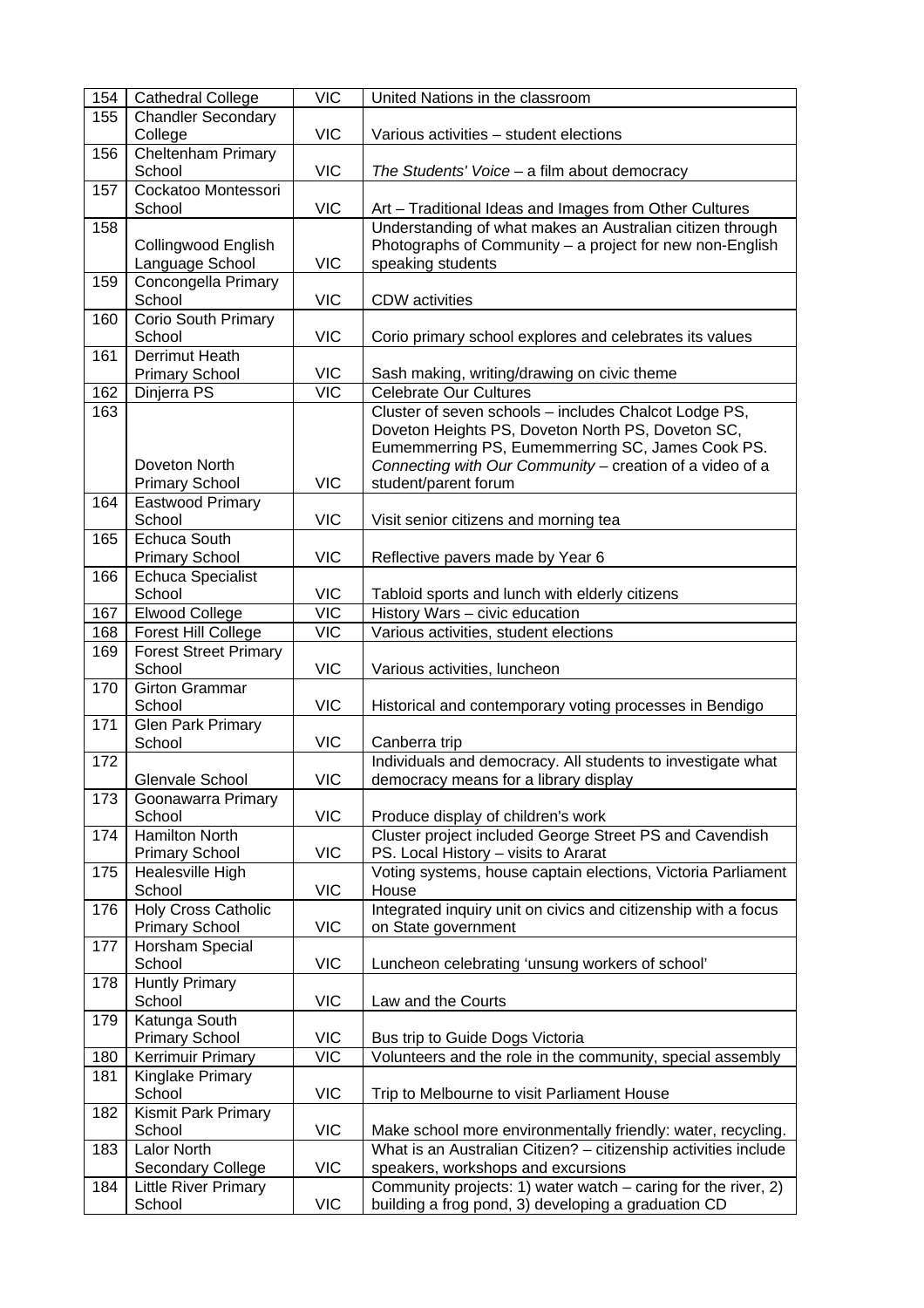| 185 | Lumens Christi PS            | <b>VIC</b>              | <b>City Management</b>                                     |
|-----|------------------------------|-------------------------|------------------------------------------------------------|
| 186 | Mandama Primary              |                         |                                                            |
|     | School                       | <b>VIC</b>              | Celebrating our school volunteers                          |
| 187 | <b>Maple Street Primary</b>  |                         |                                                            |
|     | School                       | <b>VIC</b>              | Create a quilt from patches made by each student           |
| 188 | Marlborough P.S              | $\overline{\text{VIC}}$ | <b>Tabloid Sports Carnival</b>                             |
| 189 | Maryborough                  |                         |                                                            |
|     | <b>Education Centre</b>      | <b>VIC</b>              | Flag Creation Activity - values flags                      |
| 190 | Middle Park Primary          |                         |                                                            |
|     | School                       | <b>VIC</b>              | Indigenous Gardens for our school and local community      |
| 191 | <b>Mildura South</b>         |                         |                                                            |
|     | <b>Primary School</b>        | <b>VIC</b>              | Class parliament in lead up to trip to Canberra            |
| 192 | Mitcham Primary              |                         |                                                            |
|     | School                       | <b>VIC</b>              | Various activities: creating posters and PowerPoint slides |
| 193 | Mitta Mitta Primary          |                         | Civics and Citizenship - Mitta Mitta Cemetery Improvement  |
|     | School                       | <b>VIC</b>              | and students to gain understanding of government tiers     |
| 194 | Nyora Primary                |                         |                                                            |
|     | School                       | <b>VIC</b>              | <b>Excursion to Canberra</b>                               |
| 195 | Our Lady Help of             |                         | Indigenous Australians - over the last 200 years - and an  |
|     | <b>Christians School</b>     | <b>VIC</b>              | excursion to Ebenezer Aboriginal Mission in Dimboola       |
| 196 | <b>Oxley College</b>         | <b>VIC</b>              | Mock election                                              |
| 197 | <b>Plenty Valley</b>         |                         |                                                            |
|     | Montessori School            | <b>VIC</b>              | <b>Speakers</b>                                            |
| 198 |                              |                         | Activities including speakers, photograph/poster           |
|     | <b>Princes Hill</b>          |                         | competition, multicultural music over a week to celebrate  |
|     | <b>Secondary College</b>     | <b>VIC</b>              | democracy                                                  |
| 199 | <b>Red Hill Consolidated</b> |                         |                                                            |
|     | Schoo                        | <b>VIC</b>              | Our Flags Our Country                                      |
| 200 | <b>Serpell Primary</b>       |                         |                                                            |
|     | School                       | <b>VIC</b>              | Making laws – mock passing of a bill                       |
| 201 | <b>Spring Gully Primary</b>  |                         |                                                            |
|     | School                       | <b>VIC</b>              | Design and order signage for school sanctuary              |
| 202 | <b>Springhurst Primary</b>   |                         |                                                            |
|     | School                       | <b>VIC</b>              | <b>Educational tour of Canberra</b>                        |
| 203 | Springvale                   |                         | Cluster includes Springvale West Primary School. Students  |
|     | Secondary College            | <b>VIC</b>              | create activities for other students on Micro-credit       |
| 204 | Springvale South             |                         | My Opinion Matters! - three day whole school democratic    |
|     | <b>Primary School</b>        | <b>VIC</b>              | activities                                                 |
| 205 | St Charles Borromeo          |                         |                                                            |
|     | Primary                      | <b>VIC</b>              | Be My Buddy - Grade 6 students buddy prep students         |
| 206 | St Mary's                    | <b>VIC</b>              | Unit - exploring what it is to be Australian               |
| 207 | St Mary's College            |                         |                                                            |
|     | Seymour                      | <b>VIC</b>              | Presentation night of Students work - run by the students. |
| 208 | St Mary's Primary            |                         | Local MP Peter Walsh, unit on democracy, development of    |
|     | School                       | <b>VIC</b>              | resources                                                  |
| 209 | St Mary's Primary            |                         |                                                            |
|     | School                       | <b>VIC</b>              | Peer Activity Leaders Program - training for teachers      |
| 210 | St Michael's Primary         |                         | Making Decisions - We All Have a Role to Play - visit to   |
|     | School                       | <b>VIC</b>              | Victorian Parliament                                       |
| 211 | St Monica's Primary          |                         |                                                            |
|     | School                       | <b>VIC</b>              | Student run forum                                          |
| 212 | St Patrick's Primary         |                         |                                                            |
|     | School                       | <b>VIC</b>              | Visit to Immigration Museum and Parliament House           |
| 213 | St Paul Apostle North        |                         |                                                            |
|     | <b>Primary School</b>        | <b>VIC</b>              | <b>Student Representative Council</b>                      |
| 214 | St Peter's Lutheran          |                         |                                                            |
|     | <b>Primary School</b>        | <b>VIC</b>              | <b>Excursion to Canberra</b>                               |
| 215 | St. Mary's Primary           |                         |                                                            |
|     | School                       | <b>VIC</b>              | Speaker, morning tea, showbag                              |
| 216 | <b>Stonnington Primary</b>   |                         | Trip to the Chinese Museum, and lunch at a Chinese         |
|     | School                       | <b>VIC</b>              | restaurant                                                 |
|     |                              |                         |                                                            |